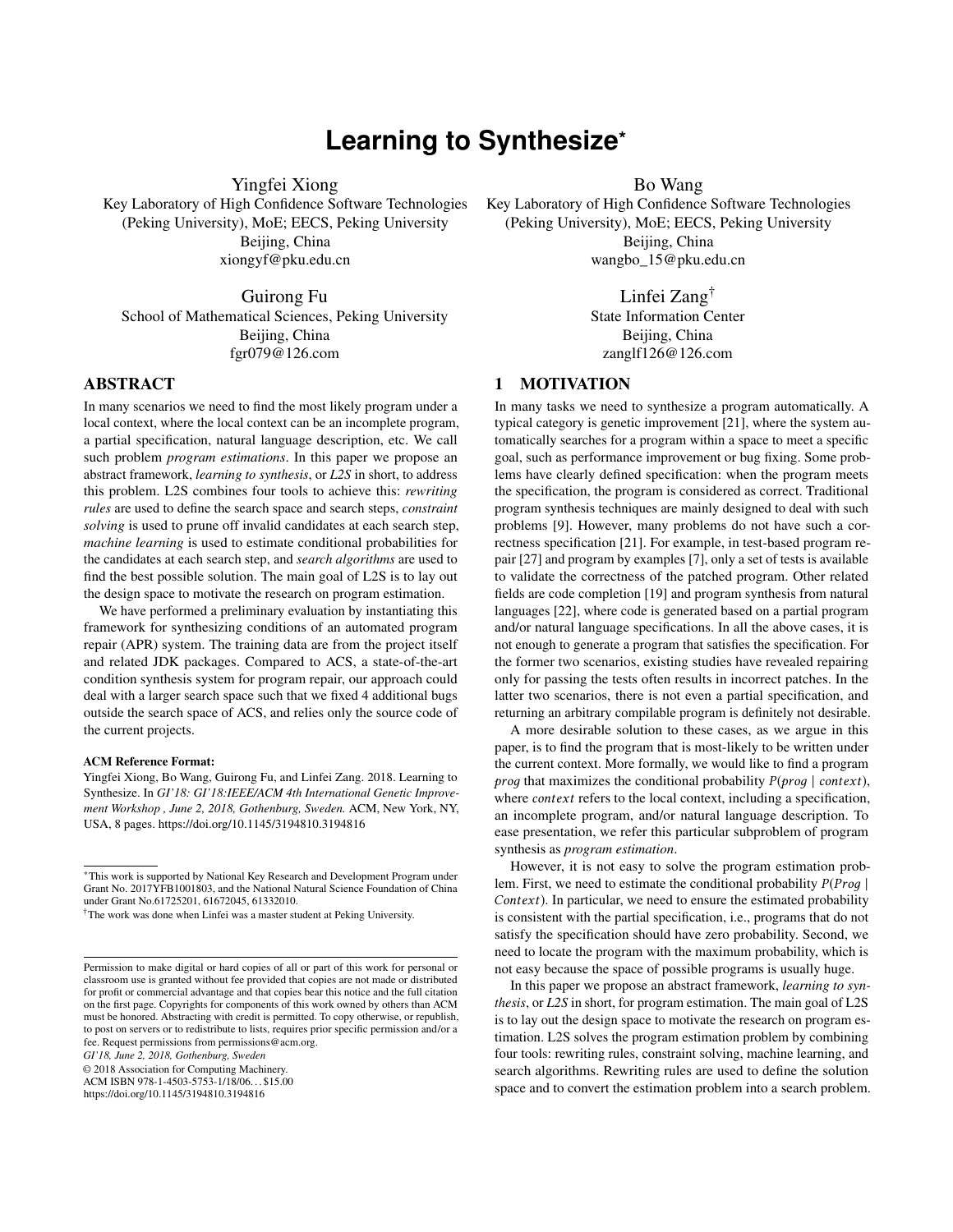Constraint solving is used to prune off the infeasible candidates at each search step using constraints from the partial specification and generated partial program. Machine learning is used to estimate conditional probabilities for the candidates at each step, and these probabilities can be combined to estimate the probability of a generated program. Finally, a search algorithm is used to solve the search problem, by using the estimated conditional probabilities as hints.

We have instantiated L2S on a automated program repair (APR) system [\[6,](#page-7-7) [16\]](#page-7-8), aiming to synthesis correct conditional expressions as patches. We performed an preliminary evaluation of L2S on two projects from the Defects4J benchmark, with 133 defects in total. Comparing to state-of-art APR systems, ACS [\[28\]](#page-7-9), L2S could deal with a significantly larger search space, leading to 4 additional bugs to be fixed outside the search space of ACS, and relies only the source code of the current projects.

In the rest of the paper, we shall first describe the framework and its implementation in details, then present our preliminary evaluation, finally discuss related work and conclude the paper.

#### 2 FRAMEWORK

#### 2.1 Overview

We first give an overview of L2S by describing an example of estimating a conditional expression. Conditional expressions are a common source of bugs, and existing work [\[24,](#page-7-10) [28\]](#page-7-9) has shown that correctly estimating conditions could help repair a significant number of bugs. Now assuming that in the current local context we have two integer variables, "hours" and "value", and we would like to estimate the conditional expression used in the next "if" statement. For demonstration purpose, we assume the condition expression could be described by the following grammar.

$$
E \to E^* > 12^{"}
$$
 |  $E^* > 0^{"}$  |  $E^* + "E$  | "hours" | "value" | ...

The first step of using L2S is to describe the search space using rewriting rules. The simplest way is to derive directly from the grammar, as follows.

$$
\begin{array}{cccc}\n & \Rightarrow & E^D \\
E^D_\theta & \Rightarrow & E_\theta \rightarrow E^D \text{ ``} > 12 \text{''} \mid E_\theta \rightarrow E^D \text{ ``} > \theta \text{''} \\
 & \mid & E_\theta \rightarrow E^D \text{ ``} + \text{''} E^D \mid E_\theta \rightarrow \text{``hours''} \mid \dots\n\end{array}
$$

 $| \tE_{\theta} \rightarrow E^{D}$  " + "  $E^{D} | E_{\theta} \rightarrow$  "hours" | ...<br>The first rule is called a *creation rule*, indicating that we create a root node  $E^D$  first. The superscript D is to indicate that this node needs further downward expansion. Then at each step of the search, we find a node that matches the left hand side (the symbol before  $\Rightarrow$ ) of a rule and expand it into the tree in the right hand side of the rule. The subscript  $\theta$  in E<sub> $\theta$ </sub> indicates that this node will replace the original node matched by the left hand side. The search stops when no rule can be applied.

To reduce the search space, we use constraint solving to prune off infeasible rules at each node. At each step, we generate constraints from the context, the already generated AST, the chosen node to expand, and the chosen rewriting rule. Then we put the constraints into a constraint solver to check their satisfiability. If unsatisfiable, this rule is infeasible. For example, a common class of constraints is the type constraints. Since we are generating a Boolean expression, by using the type constraints we know that only the first two rules for expanding  $E^D$  are feasible to expand the root node.

To distinguish the feasible rules at each node, we use machine learning to calculate the conditional probabilities of each rule. The conditional probability has the form  $P(Rule|Context, Prog, Node),$ where Context represents the context for the program generation, Prog represents the currently generated AST, Node represents the node chosen to be expanded, and Rule represents the choice of a rule starting from the symbol of Node.

L2S does not enforce any concrete machine learning methods, and the user could choose the methods that fit best to the problem. Furthermore, different machine learning methods could be specified for different symbols for best results. To train the models, L2S requires a training set includes pairs of programs and their contexts, and parses the programs to produce the training set at each node, similar to PHOG [\[1\]](#page-7-11). For each node in the parsed AST, the chosen production rule is a positive instance, and all other production rules starting from the same symbol are negative instances.

Given the conditional probability of the rule at each step, the probability of the whole program is their product. Please note that a program can be generated in different ways by choosing different nodes to expand at search steps, but the probabilities calculated from different orders will be the same. A detailed proof will be given later.

Now we can estimate the probability of each program, we need to solve the search problem to select the most-likely program. Please note that we cannot simply select the most probable rule at each node, because local optimal does not necessarily lead to global optimal. For example, let us assume at the root node the learned model estimates the following probabilities.

$$
\mathsf{E}^{\mathsf{D}}_{\mathsf{B}} \Rightarrow \mathsf{E}_{\mathsf{B}} \rightarrow \mathsf{E}^{\mathsf{D}} \overset{\omega}{\rightarrow} 12 \overset{\omega}{\rightarrow} 0.3
$$
  

$$
\mathsf{E}^{\mathsf{D}}_{\mathsf{B}} \Rightarrow \mathsf{E}_{\mathsf{B}} \rightarrow \mathsf{E}^{\mathsf{D}} \overset{\omega}{\rightarrow} 8 \overset{\omega}{\rightarrow} 0 \overset{\omega}{\rightarrow} 0.6
$$

 $E_{\theta}^{\text{U}} \Rightarrow E_{\theta} \rightarrow E^{\text{U}} \degree > \theta^{\text{V}} \degree$  0.6<br>Please note other options have been pruned off by type constraints. When choosing  $E_0 \rightarrow E^D$  " > 0" that has the highest probability, the learned model estimates the following probabilities for the newly learned model estimates the following probabilities for the newly added E <sup>D</sup> node.

$$
\begin{aligned}\n\mathsf{E}^{\mathsf{D}}_0 &\Rightarrow \mathsf{E}_0 \rightarrow \text{``hours''} & 0.1 \\
\mathsf{E}^{\mathsf{D}}_0 &\Rightarrow \mathsf{E}_0 \rightarrow \text{``value''} & 0.2 \\
\mathsf{E}^{\mathsf{D}}_0 &\Rightarrow \mathsf{E}_0 \rightarrow \mathsf{E}^{\mathsf{D}} \text{``+ } \text{``E}^{\mathsf{D}} & 0.05\n\end{aligned}
$$

 $E_{\emptyset}^{\mathsf{D}} \Rightarrow E_{\emptyset} \rightarrow E^{\mathsf{D} \mathsf{u}} + {}^{\mathsf{v}} E^{\mathsf{D}}$  0.05<br>Combining the two, the most likely expression is value > 0 which has a probability of 0.12. However, if we choose the other option at the first step, the learned model predicts the following probabilities for the newly added  $E^D$  node.

$$
E_Q^D \Rightarrow E_Q \rightarrow \text{``hours''} \qquad 0.8
$$
  
\n
$$
E_Q^D \Rightarrow E_Q \rightarrow \text{``value''} \qquad 0.1
$$
  
\n
$$
E_Q^D \Rightarrow E_Q \rightarrow E^D \text{``+''} E^D \qquad 0.05
$$

 $E_0^D \Rightarrow E_0 \rightarrow E^{D^*} + E^{D^*} = 0.05$ <br>Thus, the combination hours  $\geq 12$  actually has a higher probability of 0.24. If we select only the best candidate at each step, we would not be able to produce this expression.

At each step we need to make two decisions. First select a node marked with D, and then select a rule to expand it. For the former, L2S uses a policy that does not depend on the machine-learned models. We require the policy not to depend on the learned models so that we can also use this policy in preparing the training set. For the latter, L2S uses a search algorithm to find a set of proper rules at all steps to maximize the probability of the synthesized program. L2S does not enforce any particular policy or search algorithm and the user could choose those suitable to the problem. For example, a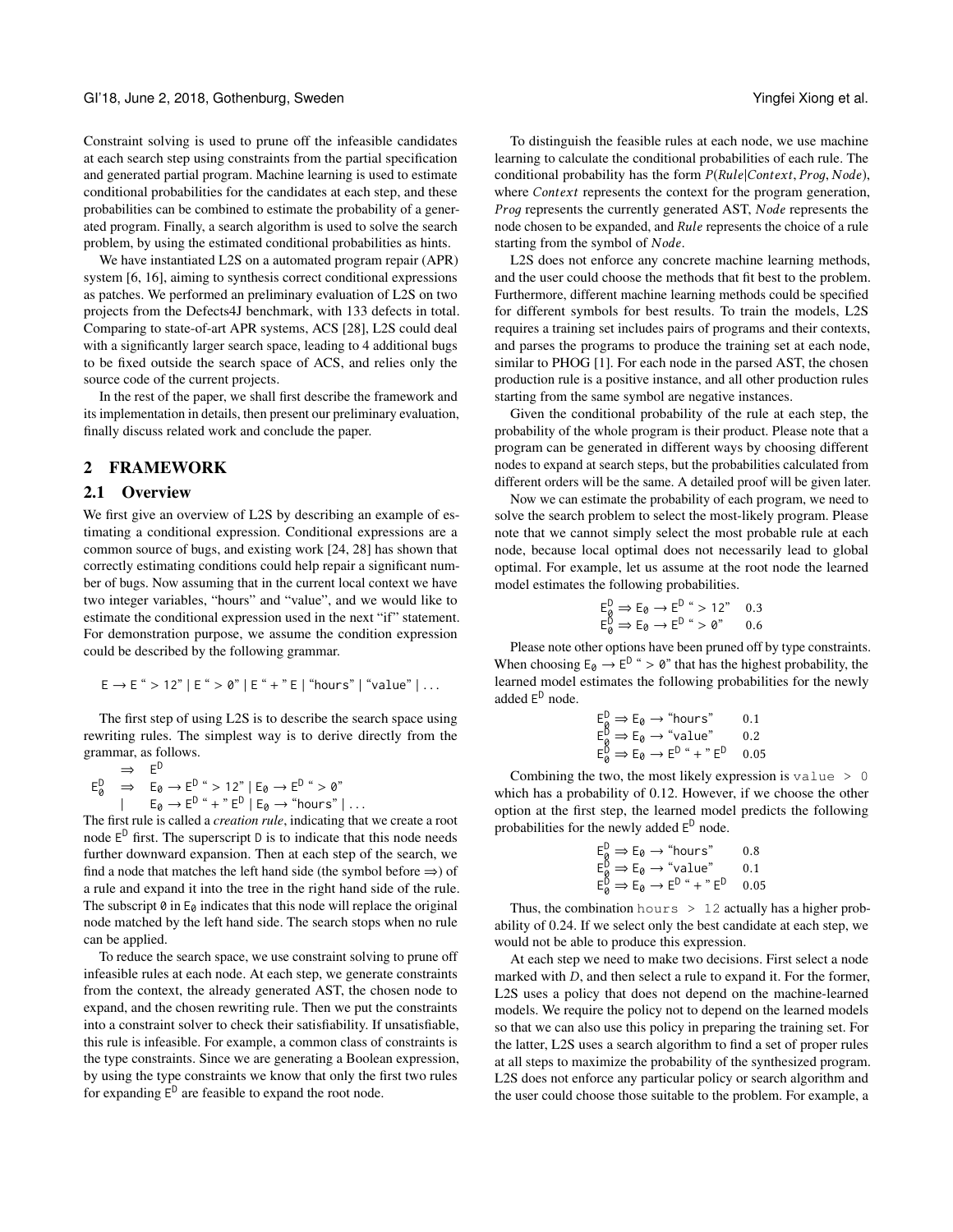policy could be used in our example is to expand the nodes from left to right, and a search algorithm could be used is beam search [\[15\]](#page-7-12). The beam search is a greedy algorithm that keeps at most k ASTs that have the highest probability. At each step, the algorithm constructs a new set of ASTs by expanding the next node with the k best rules in each AST, and keeps  $k$  new ASTs with the highest probability. In the above example, if we set k to 2, we shall get hours  $> 12$ .

In the rest of this section we discuss several key issues in L2S.

### 2.2 Rewriting Rules

In the previous subsection we have seen how to directly map grammar rules into rewriting rules. L2S does not confine a particular way of defining the search space and the users could define in any way they want. For example, directly map grammar rules into rewriting rules expand the program in a top-down order. We may also start from a leaf node, and expand the program upwardly to the root node, by using the following set of rules.

<span id="page-2-0"></span>
$$
\Rightarrow \text{ "value"} \text{ "hours"} \Rightarrow \text{ } E^{\text{U}} \rightarrow \text{ "hours"} \text{0}
$$
\n
$$
\text{ "value"} \text{ 0} \Rightarrow \text{ } E^{\text{U}} \rightarrow \text{ "value"} \text{ 0}
$$
\n
$$
\text{E}^{\text{U}}_{\text{0}} \Rightarrow \text{ } E^{\text{U}} \rightarrow \text{E}_{\text{0}} \text{ 0} \times 12 \text{ } | \text{ } E^{\text{U}} \rightarrow E_{\text{0}} \text{ 0} \times 12 \text{ } | \text{ } E^{\text{U}} \rightarrow E_{\text{0}} \text{ 0} \times 12 \text{ } | \text{ } E^{\text{U}} \rightarrow E_{\text{0}} \text{ 0} \times 12 \text{ } | \text{ } E^{\text{U}} \rightarrow E_{\text{0}} \text{ 0} \times 12 \text{ } | \text{ } E^{\text{U}} \rightarrow E^{\text{D}} \text{ 0} \times 12 \text{ } | \text{ } E^{\text{D}} \rightarrow E^{\text{D}} \text{ 0} \times 12 \text{ } | \text{ } E^{\text{D}} \rightarrow E^{\text{D}} \text{ 0} \times 12 \text{ } | \text{ } E^{\text{D}} \rightarrow E^{\text{D}} \text{ 0} \times 12 \text{ } | \text{ } E^{\text{D}} \rightarrow E^{\text{D}} \text{ 0} \times 12 \text{ } | \text{ } E^{\text{D}} \rightarrow E^{\text{D}} \text{ 0} \times 12 \text{ } | \text{ } E^{\text{D}} \rightarrow E^{\text{D}} \text{ 0} \times 12 \text{ } | \text{ } E^{\text{D}} \rightarrow E^{\text{D}} \text{ 0} \times 12 \text{ } | \text{ } E^{\text{D}} \rightarrow E^{\text{D}} \text{ 0} \times 12 \text{ } | \text{ } E^{\text{D}} \rightarrow E^{\text{D}} \text{ 0} \times 12 \text{ } | \text{ } E^{\text{D}} \rightarrow E^{\text{D}} \text{ 0} \times 12 \text{ } | \text{ } E^{\text{D}} \rightarrow E^{\text{D}} \text{ 0} \times 12 \text{ } | \text{ } E^{\text{D}} \rightarrow E^{\text{D}} \text{ 0} \times 12
$$

To mark a node that requires upward expansion, we use another annotation  $U$ . This rule set starts by creating a variable node, and then expand upwardly. When node  $E_U$  is generated, the rule  $E_{\emptyset}^U \Rightarrow E_{\emptyset}$ could stop the upward expansion. Also, we need the top-down rules to expand the  $E_D$  nodes generated during the process.

To ensure that we construct one AST, we require only one application of creation rules. We call this "one-tree" expansion. L2S also supports "multi-tree" expansion, where several ASTs could be constructed independently and then connected together. The basic idea is to introduce *connecting rules* that connects different subtrees. For example, the following rule set performs a purely bottom-up construction of the expression.

$$
\Rightarrow \text{ "value" } U \text{ "hours" } U
$$
\n
$$
\Rightarrow E^U \rightarrow \text{ "hours" } O
$$
\n
$$
\text{ "value" } O
$$
\n
$$
E^U \rightarrow \text{ "value" } O
$$
\n
$$
E^U \rightarrow \text{ "value" } O
$$
\n
$$
E^U \rightarrow E_0 \text{ "}> 12" | E^U \rightarrow E_0 \text{ "}> 0" | E_0
$$
\n
$$
(E_0^U, E_1^U) \Rightarrow E^U \rightarrow E_0 \text{ " + " } E_1
$$

The last rule is a connection rule. This rule matches two nodes, each in a different AST tree, and connects them using the trees in the right hand sides. The notes with subscripts on the right hand side will replace the nodes with the same subscripts on the left hand side. Please note that we can only connect nodes in two ASTs but not two nodes in the same AST, as ill-formed tree will be generated.

In the above process we derive a set of rewriting rules from the grammar rules. We may also design the rewriting rules freely without referencing the grammar. For example, in the application of genetic improvement, we may directly use rewriting rules to describe the changes on the program. Based on our experience, using a different set of rewriting rules may significantly affects overall performance. It is up to the user to select a set that are most suitable to the target problem.

In particular, we concern unambiguous set of rules. Given an AST tree and a set of rewriting rules  $R$ , in general multiple sequences of rule applications may generate the tree. The rule set R is *unambiguous* if and only if any program can only be expanded from the set of rule applications (which can be applied in different orders). The rule sets we have seen above are all unambiguous. If we add a rule  $E^{\cup} \Rightarrow E^{\cup} \rightarrow E^{\cup}$  " + "  $E_{\emptyset}$  to the rule set [\(1\)](#page-2-0), the rule set becomes ambiguous. The property of unambiguousness is important as it allows the calculation for the probability of an AST, as shown later.

## <span id="page-2-3"></span>2.3 Constraint Generation

L2S introduces a structural way of generating the constraints based on the rewriting rules. Given a set of rule applications, variables are generated from nodes while constraints are generated from the rewriting rules and/or the context. To demonstrate, let us consider the the expression hours  $> 12$ , where two rewriting rules are used to generate the expression.

$$
E_1^D \Rightarrow E_1 \rightarrow E_2^D \text{``} > 12\text{''} \tag{2}
$$

<span id="page-2-2"></span><span id="page-2-1"></span>
$$
E_2^D \Rightarrow E_2 \rightarrow \text{"hours"} \tag{3}
$$

We start from the type constraints. Type constraints can be generated using the standard type inference algorithms. First, each node  $n$ in the tree generates a type variable  $T[n]$ , which is an enumeration of types. Then the following two constraints are generated from the two rewriting rules.

$$
T[E_2] = Int \text{ /} \text{/} \text{generated from rule (2)}
$$

$$
T[E_2] = T["hours"] \text{ /} \text{?} \text{generated from rule (3)}
$$

And the context gives us the following constraint.

$$
T["hours"] = Int, T[E_1] = Boolean
$$

In this case the constraints are satisfiable, so there is no type error. However, if we try to expand  $E_1$  with  $E \rightarrow$  "hours", the constraint will be unsatisfiable and we know this expansion is infeasible.

Similarly, in the scenarios of test-based program repair and programming by example, we can generate variables from the nodes to represent their values in test executions, and generate constraints based on program semantics and the test cases. In this way, if a partial program could not satisfy a test case, we could know its infeasibility early.

Another interesting type of constraints is the size constraints. In many usage scenarios, we would like to limit the size of the generated tree to avoid searching a too large space. Let us assume the size is defined as the number of nodes in the tree, we can first statically calculate the lower bound for expanding each symbol using the following formulas. For simplicity, we assume no connecting rules.

| $size_s(symbol^A)$  |     | $= min({sizet(tree)   exists rule symbolA \Rightarrow tree})$                            |
|---------------------|-----|------------------------------------------------------------------------------------------|
| $size_{s}$ (symbol) | $=$ |                                                                                          |
| $size_n(node)$      |     | $=$ size <sub>s</sub> (s <sub>node</sub> ) where s <sub>node</sub> is the symbol of node |
| $size_t(tree)$      |     | $= \text{sum}(\{size_n(n)   \text{for each node } n \text{ in } tree\})$                 |
|                     |     |                                                                                          |

The above formulas contain recursion and cannot be computed directly. We need to use a fixed-point algorithm to find the smallest fixed point. Then given an AST t, we require  $size<sub>t</sub>(t)$  is smaller than the limit.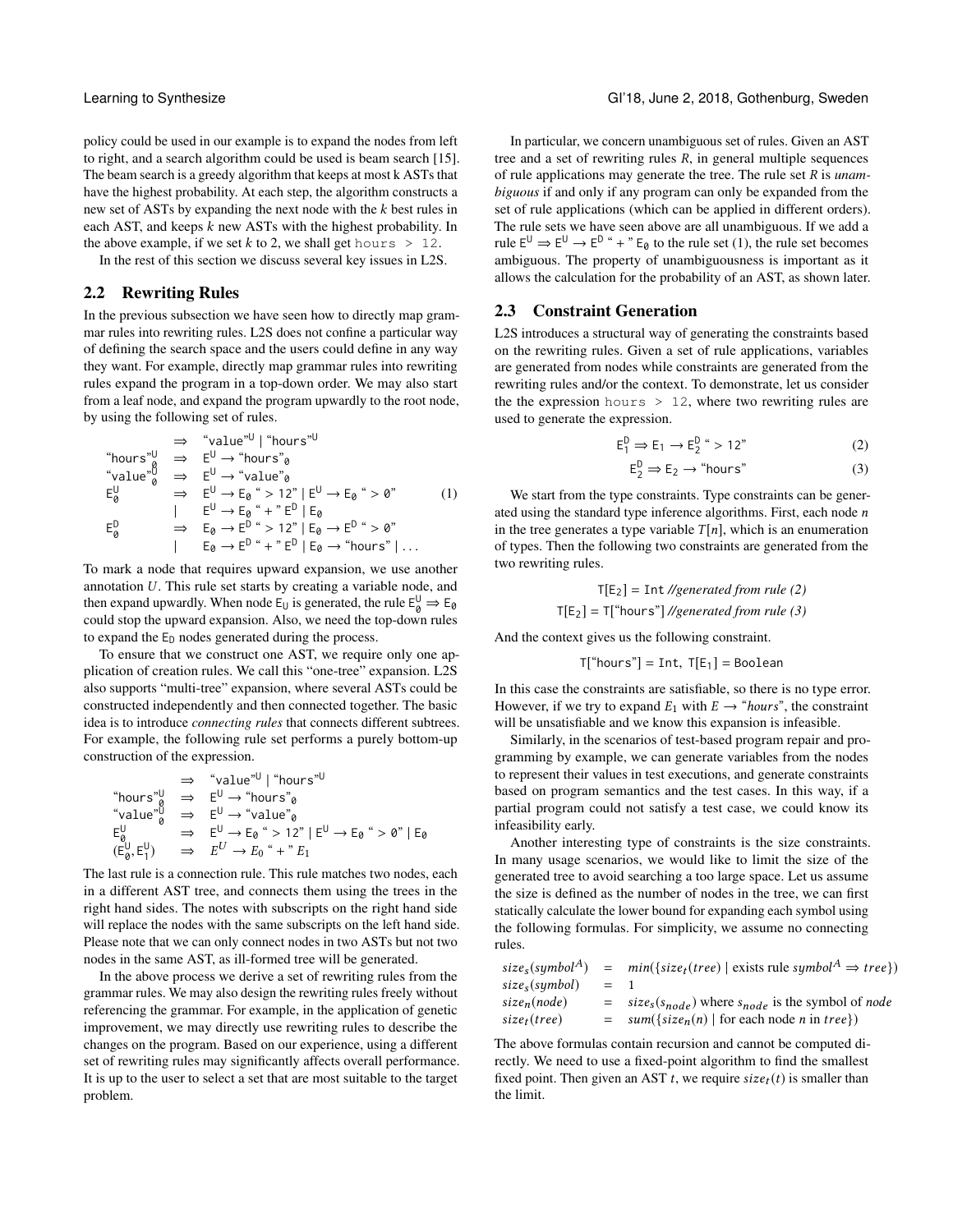Please note that L2S requires that the generated constraints are solvable by a constraint solver. In particular, the constraint solver should support incremental solving, such that we can efficiently check multiple candidate rules.

#### 2.4 Machine Learning

To use L2S, the user should specify, for each left hand side, the machine learning algorithm and the functions to extract features from the generated tree and the context, and provides a training set consisting of programs and their contexts. For each program in the training set, L2S finds the sequence of rule applications to generate the program based on the policy of choosing symbols to expand, and produces a set of training set using the feature extract functions. When the rewriting rules are a direct mapping from the grammar rules, the standard parsing algorithms can be used to find the the sequence of rule applications, otherwise the user needs to specify how to find the sequence of rules.

# 2.5 Probability of a Program

In this subsection we discuss how to calculate the probability of a program. When the rewriting rules are unambiguous, the probability of the program,  $P(Proq | Context)$ , is the product of the conditional probabilities<sup>[1](#page-3-0)</sup>,  $P(Rule | Context, Prog, Node)$ , of each rule choice made along any generation process made along any generation process.

Now we show why the calculation is correct. Since Context is always available as a condition, we ignore Context in the discussion. First, each program *prog* is decided by the sequence of rule applications to create the program, including the choices of node to expand  $n_1, n_2, \ldots, n_m$  and the choice of rule at each node  $r_1, r_2, \ldots, r_m$ . Thus,  $P(prog) = P(n_1, \ldots, n_m, r_1, \ldots, r_m)$ . Now let us assume the nodes are expanded in the order  $(i_1, i_2, \ldots, i_m)$ , and the tree after each node expansion are  $(prog_1, \ldots, prog_m)$  where  $prog_m = prog$ . We have

$$
P(prog) = P(n_1, ..., n_m, r_1, ..., r_m)
$$
  
=  $P(n_{i_1})P(r_{i_1} | n_{i_1})P(n_{i_2} | n_{i_1}, r_{i_1})...P(r_{i_m} | n_{i_1}, ..., n_{i_m}, r_{i_1}..., r_{i_{m-1}}).$ 

We notice the probabilities  $P(n_{i_1}), P(n_{i_2} \mid n_{i_1}, r_{i_1}), \ldots, P(n_{i_m} \mid n_{i_1}, \ldots, n_{i_m})$  must all be 100% because the corre $n_{i_1}, \ldots, n_{i_{m-1}}, r_{i_1}, \ldots, r_{i_{m-1}}$  must all be 100% because the corre-<br>sponding nodes  $n_i$ , baye been generated and must be exsponding nodes,  $n_{i_1} \nldots n_{i_m}$ , have been generated and must be ex-<br>panded in the process. We also notice that panded in the process. We also notice that

$$
P(prog_k) = P(n_{i_1},\ldots,n_{i_k},r_{i_1},\ldots,r_{i_k}),
$$

then we have

$$
P(prog) = P(r_{i_1} | n_{i_1}) P(r_{i_2} | prog_1, n_{i_2}) \dots P(r_{i_m} | prog_{m-1}, n_{i_m}),
$$

which is the product from the probability of each rule choice along the order. Since the order is arbitrarily chosen, any order could lead to the same probability.

Please note that we rely on machine-learned models to estimate the conditional probability. However, many discriminative machinelearned models do not calculate probabilities. In addition, when the rule set is ambiguous, we cannot calculate the probability in this way. In these cases, the user needs to provide a fitness function to

tell L2S that how to score programs based on the outputs of the machine-learned models.

## 3 ESTIMATING CONDITIONS

To understand the potential of this framework, we instantiate L2S framework for conditional expression synthesis. The instantiated synthesizer is called *L2S-E*. As studied by Victor et al. [\[24\]](#page-7-10), in Defects4J [\[11\]](#page-7-13), a widely used real-world Java bug dataset, 42.78% bugs are related to conditional blocks, which are the most prevalent category. Estimating conditional expressions has multiple potential usage scenarios, such as bug fixing, bug detecting, and code completion. In this paper we mainly focus on bug fixing, in which case we need to estimate a new condition to replace the localized buggy condition.

Our instantiation perform cross-project training to complete a missing conditional expression in a project. The input to our implementation is the Java source code of a project, where one conditional expression is missing. Our implementation first uses the source code of the target project to train a set of prediction models, and then based on these models to search for a conditional expression at the target location. For simplicity, we consider only conditional expressions without logic operators (" $\&\&$ ", "||", and "!"). Conditional expressions such as a && !b will be treated as two expressions a and b.

## <span id="page-3-1"></span>3.1 Syntax

$$
\begin{array}{ccc} E & \to & \tau_1(V_1,\ldots,V_{k_1}) \mid \ldots \mid \tau_n(V_1,\ldots,V_{k_n}) \\ V & \to & \text{var}_1 \mid \ldots \mid \text{var}_m \end{array}
$$

Figure 1: The Meta Syntax of Conditional Expression

$$
E \rightarrow V^* > 12^n |V^* > 0^n |V^* + "V^* > 0^n | ...
$$
  
\n
$$
V \rightarrow \text{"hours"} | \text{"value"} | ...
$$

#### Figure 2: A Concrete Syntax of Conditional Expression

Figure [1](#page-3-1) shows the meta grammar for our condition synthesis. The meta grammar will be instantiated using the data in the training set and in the local context. Figure [1](#page-3-1) shows an instantiated grammar. More concretely, the non-terminal  $E$  expands to an expression with variables represented by non-terminal  $V$ . In the right hand side, each  $\tau_i$  represents a conditional expression used in the training dataset. The non-terminal V expands to a variable in the local context of the conditional expression. Compared with the running example in the previous section, this grammar flattens the hierarchy of  $E$  and uses a two-level expansion: the first level expands  $E$  to an expression that contains only non-terminal  $V$ , and the second level expands each V to a variable. This goal of this flattening is to simplify the construction of machine-learning models.

In our instantiation we use one-tree bottom-up order to complete the conditional expression. More concretely, Figure [1](#page-3-1) shows the rewriting rule we derive from the syntax to synthesize the conditional expressions. We first predict the left most variable, which is a leaf of an AST. Then we upward predict an expression as the parent of

<span id="page-3-0"></span><sup>&</sup>lt;sup>1</sup>To facilitate the presentation, we assume that a creation rule application also expands a pseudo node.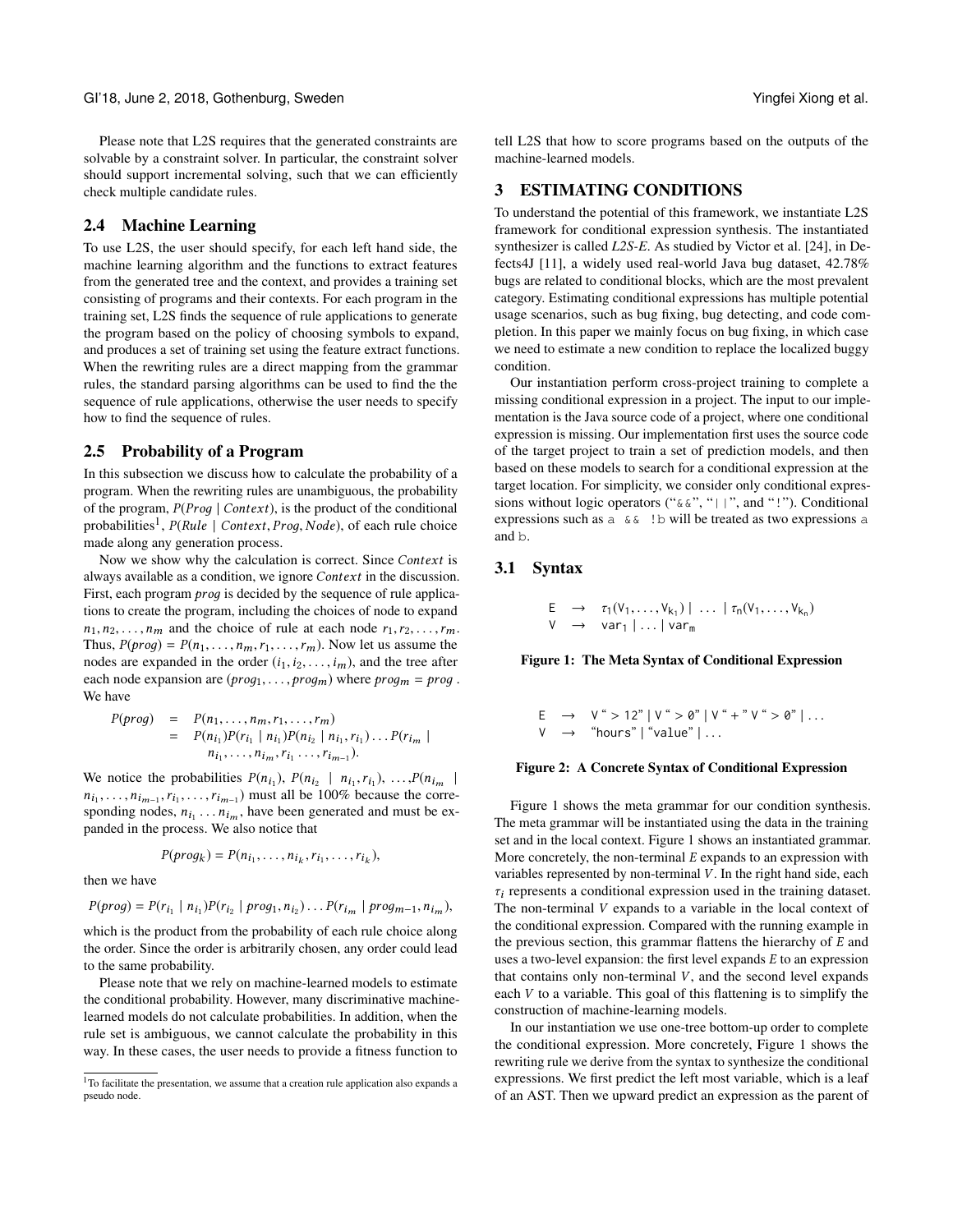the variable. At last we predict the remaining variable downward. Finally we get an conditional expression. Figure [4](#page-4-0) further depicts two examples that we synthesize using this order. In this figure, the circled numbers indicate the order of synthesis while the arrows show the structure of the AST.

<span id="page-4-1"></span>
$$
\begin{array}{rcl}\n\Rightarrow & V^{\mathsf{U}} \rightarrow \text{var}_1 \mid \cdots \mid V^{\mathsf{U}} \rightarrow \text{var}_m \\
V_1^{\mathsf{U}} & \Rightarrow & \mathsf{E} \rightarrow \tau_1(V_1, V_2^{\mathsf{D}} \cdots, V_{\mathsf{K}_1}^{\mathsf{D}}) \mid \cdots \\
& \mid & \mathsf{E} \rightarrow \tau_n(V_1, V_2^{\mathsf{D}}, \cdots, V_{\mathsf{K}_n}^{\mathsf{D}}) \\
V_1^{\mathsf{D}} & \Rightarrow & \mathsf{V}_1 \rightarrow \text{var}_1 \mid \ldots \mid \text{var}_m\n\end{array}
$$

#### Figure 3: The Meta Rewriting Rules

<span id="page-4-0"></span>



Figure 4: AST Examples

#### 3.2 Constrains

In our instantiation we use type constraints to filter out infeasible options. Our implementation reads the type declarations and variable declarations from the source file of the target project, and generates type constraints based on the variable and types used in the expressions. An example of the type constraints has already been given in Section [2.3.](#page-2-3) Please note that here we do not need size constraint since the size of the conditional expressions have already been confined by the conditional expressions in the training set. We also do not use value constraint as in this scenario, value constraints seldom reduces the size of the search space.

#### 3.3 Machine-Learned Models

There are three set of rewriting rules in Figure [3,](#page-4-1) each sharing the same left hand side. To assign probabilities to the rules in each set, we need to build three prediction models, one for each set. For the ease of presentation, we call the three sets as creation rules, expression rules, and variable rules, and call the three models as the creation model, the expression model, and the variable model.

In the creation model and the variable model, we need to predict the probabilities of variables. In the expression model, we need to predicate the probabilities of expressions. While the expressions are extracted from the training set, the variables are extracted from the local context and may not be available in the training set. As a result, we need to use different machine learning models to deal with them. For expressions, we consider each expression as a class and train a multiclass classifier to predict the probability of each class. For variables, we consider mapping each variable to a feature vector, and train a binary classifier to predict the probability of this variable.

*3.3.1 Feature Engineering.* Our implementation uses four set of features, as detailed below.

- Context Features Context features are extracted from the context of condition to be synthesized.
- Variable Features Variable features are extracted from a variable to represent different aspects of the variable.
- Expression Features Expression features are extracted from an expression to represent different aspects of the expression.
- Position Feature This feature is mainly used by variable model to indicate the index of the variable being considered.

The features used by the three models are the combinations of the above four sets. The creation model uses the context features to represent the context and the variable features to represent the current chosen variable. The expression model uses the context features to represent the context and the variable features to represent the variable that has been chosen. The variable model uses all the four sets of features, where the context features are used to represent to the context, the variable features are used to represent the previous variable in the expression, the expression features are used to represent the chosen expression, and the position feature is used to indicate the position of the variable being considered.

In many of the features, we need to encode names, such as variable name, method name, type name, etc. One important property we would like to achieve is to let similar names have similar encodings. For example, "length" is often abbreviated into "len", and we would like to give a similar encoding to them. To achieve this, we extract a bag containing 2-gram of characters from the names, and then uses a vector to represent the bag. The vector has  $n \times n$  dimensions, where  $n$  is the number of characters that can be used in names. Each dimension in this vector represents the occurrence count of a corresponding 2-gram. For example, a variable "len" contains two 2 grams, "le" and "en", and then we have a vector where the dimension of "le" and "en" are 1 and all other dimensions are 0. Finally, to reduce dimensions, we apply principle component analysis [\[4\]](#page-7-14) on our training set to map the name vectors to vectors with no more than 20 dimensions.

Below we give details about the four sets of features.

Context features Context features include class information, method information and code structure information.

Class information indicates features of the containing Java class, includes basic information such as package name, class name, field names (all field names encoded as one vector) and field types, and complexity features such as inheritance hierarchy depth, class length and method number.

Method information includes the features of the enclosing method, such as its name, return type, modifiers, lines of method body, parameters and etc.

Code structure information captures the syntax structure at a certain line of a Java program, including token vectors [\[26\]](#page-7-15) before and after conditional expression.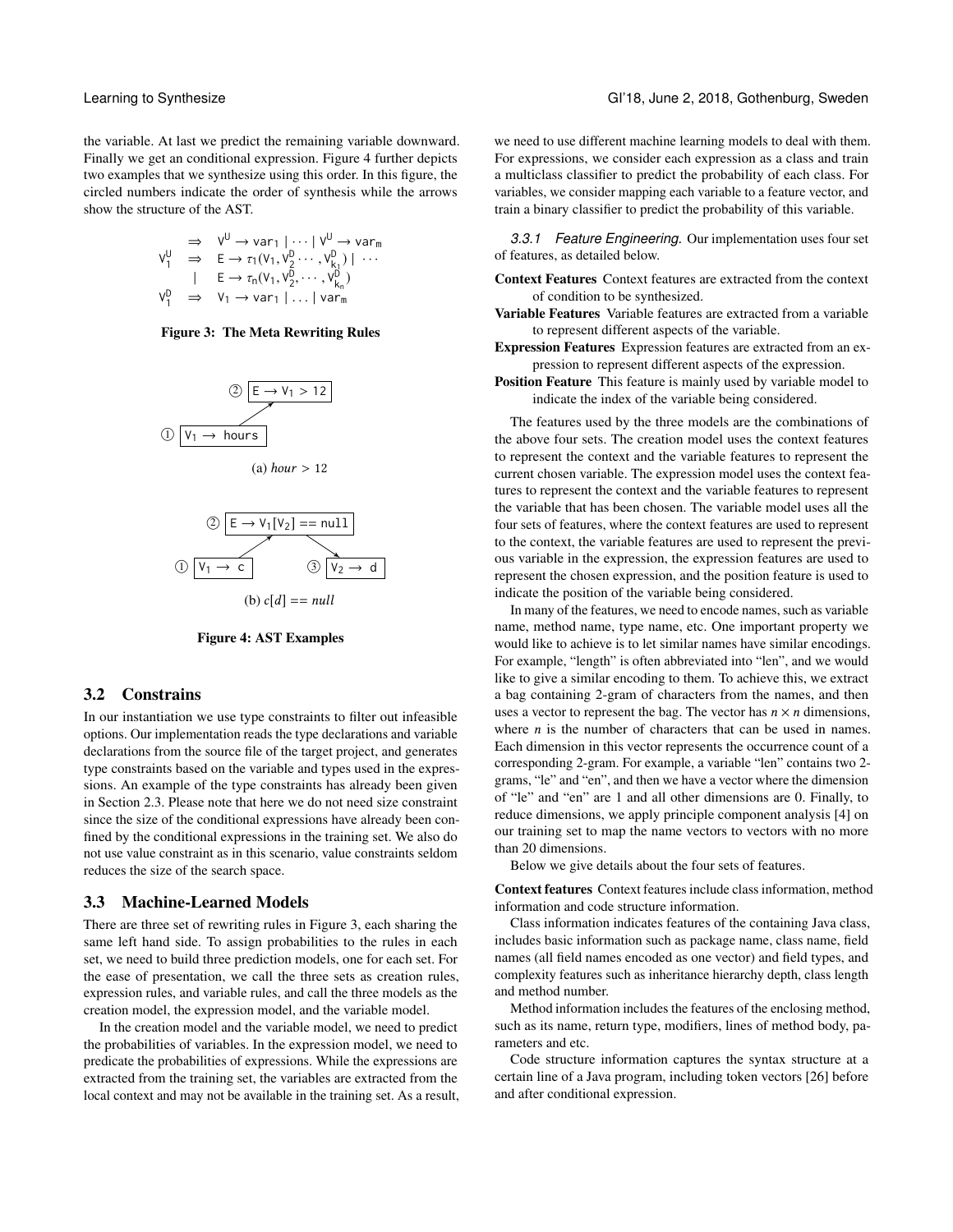Variable features Variables features mainly consist of four aspects: naming information, type information, definition information, documentation information, definition information and usage information.

Naming information captures the information in the variable name. First, we encode variable names as vectors using the method mentioned above. Second, we argument this vector with the length of name, the last word in the name, etc.

Type information includes features related to the type of the variable. First, the type name is encoded as a vector as mentioned above. Second, we argument the vector with a classification of the types. We classify the type names into integer type (short, int, lang), float point type (float, double), array type (arrays), collection type (subclasses of List, Set and Map), string related type (char, String, StringBuffer) and other type, and use an integer to represent each type. Third, we argument other features, such as a Boolean feature to indicate whether the name of variable is contained in its type, e.g., map is contained in Hashmap.

Definition information is extracted from the declaration of a variable, including whether it is changeable (final), whether it is static (static), whether it is loop index/iterator and its initialization value if available, the distance between the variable definition and the conditional expression.

For some well documented projects, their document contains plenty of useful information. We analyze whether this variable is mentioned in specific patterns in the Java document, such as throwing an exception.

Definition information concerns how the value in the variable is defined. We extract at most  $k$  places where the variable would be defined (a variable may be defined in multiple places following different paths), each with a feature representing the type of the expression producing the value.

Usages information concerns how the variable is used, including features such as how many times the variable is used in other if conditional expressions in the same method, the same class, or the whole project.

Expression features Expression features are extracted from an expression (possibly containing nonterminals), such as how many variables it contains, the expected type of the first  $k$  variables, invoked method name, used comparable operators, arithmetic operators and numbers.

Position feature The last category includes only one feature indicating the index of the variable to be expanded.

*3.3.2 Model Training.* In our implementation we utilize the Gradient Boosting Tree algorithm to train the three models. Treebased algorithms are suitable for our task, because they can handle unbalanced data easily and do not need complexly preprocess on training set. We select XGBoost [\[3\]](#page-7-16), which a widely used implementation of the algorithm.

## 3.4 Search Algorithms

To solve the search problem, we need to decide the policy for selecting non-terminal and the search algorithm for selecting the rule. For non-terminals, we simple expand the non-terminals from left to right. For rules, we use the beam search algorithm. After the creation

rules, we keep the top 5 results, and after expanding the expression, we keep the top 200 results.

When applying our approach to repair conditional expressions, we also use anti-patterns [\[25\]](#page-7-17) to disable expressions that easily lead to incorrect but plausible repairs. In our implementation one antipattern is used:  $obj$  !=  $null$ . This pattern is disabled because such expressions usually evaluated as  $true$ , which can easily generate plausible conditions.

## 4 PRELIMINARY EVALUATION

#### 4.1 Experimental Setup

We have performed a preliminary evaluation of L2S-E. Our evaluation is based on two projects from the Defects4J [\[11\]](#page-7-13) benchmark. Defects4J is a benchmark of real-world defects in large software projects. The two projects we used are apache-commons-math and joda-time, both containing a rich set of conditional expressions. The two subjects have 133 bugs in total. Table [1](#page-5-0) manifests the details of the subjects.

The evaluation consists of two experiments. In the first experiments, we took two versions of the two projects, math-12 and time-11. The two versions are selected because they are the largest programs in all trained subjects in the second experiment. For each version, we randomly selected 10% conditions as testing set, and the rest of the conditional expressions as training set. Then we trained L2S-E using the train set, and used L2S-E to estimate the conditions in the test set.

In the second experiment, we replaced the condition synthesizer component in ACS [\[28\]](#page-7-9) with L2S-E to repair the defects in the benchmark. ACS is a program repair system that focuses on repairing incorrect conditions. It either inserts new if statements for dealing with boundary cases, or arguments existing if conditions with additional Boolean expressions. In both repair patterns, conditional expressions need to be synthesized and ACS originally uses a synthesizer that query the whole GitHub repository database to predict the most-likely expression. In our experiments we replace the synthesizer with L2S-E. Furthermore, while in the second case ACS augments an existing if condition, our modified ACS directly replaces the original condition for more readable results. Please note that our space of conditions is also much larger than ACS.

<span id="page-5-0"></span>Table 1: Statistics of the Used Subjects of Defects4J

| Project      | KL oc | <b>Test Cases</b> | <b>Defects</b> | ID   |
|--------------|-------|-------------------|----------------|------|
| Commons-Math | 104   | 3602              | 106            | Math |
| Joda-Time    | 81    | 4130              | 27             | Time |
| Total        | 185   | 7732              | 133            | -    |

To save training time, instead of training an estimator for each bug, we used the same trained estimator for a set of bugs that are close in time. More concretely, we trained an estimator using the project source containing the first bug in a calendar year, and fixed the later bugs based on the estimator. Table [2](#page-6-0) gives the details of the training versions, the corresponding repaired versions, the covered calendar year and the training time of the version. Please note the larger the bug ID, the earlier the project version. Owing to the increasing scale of the programs, Commons-Math's training time ranges from one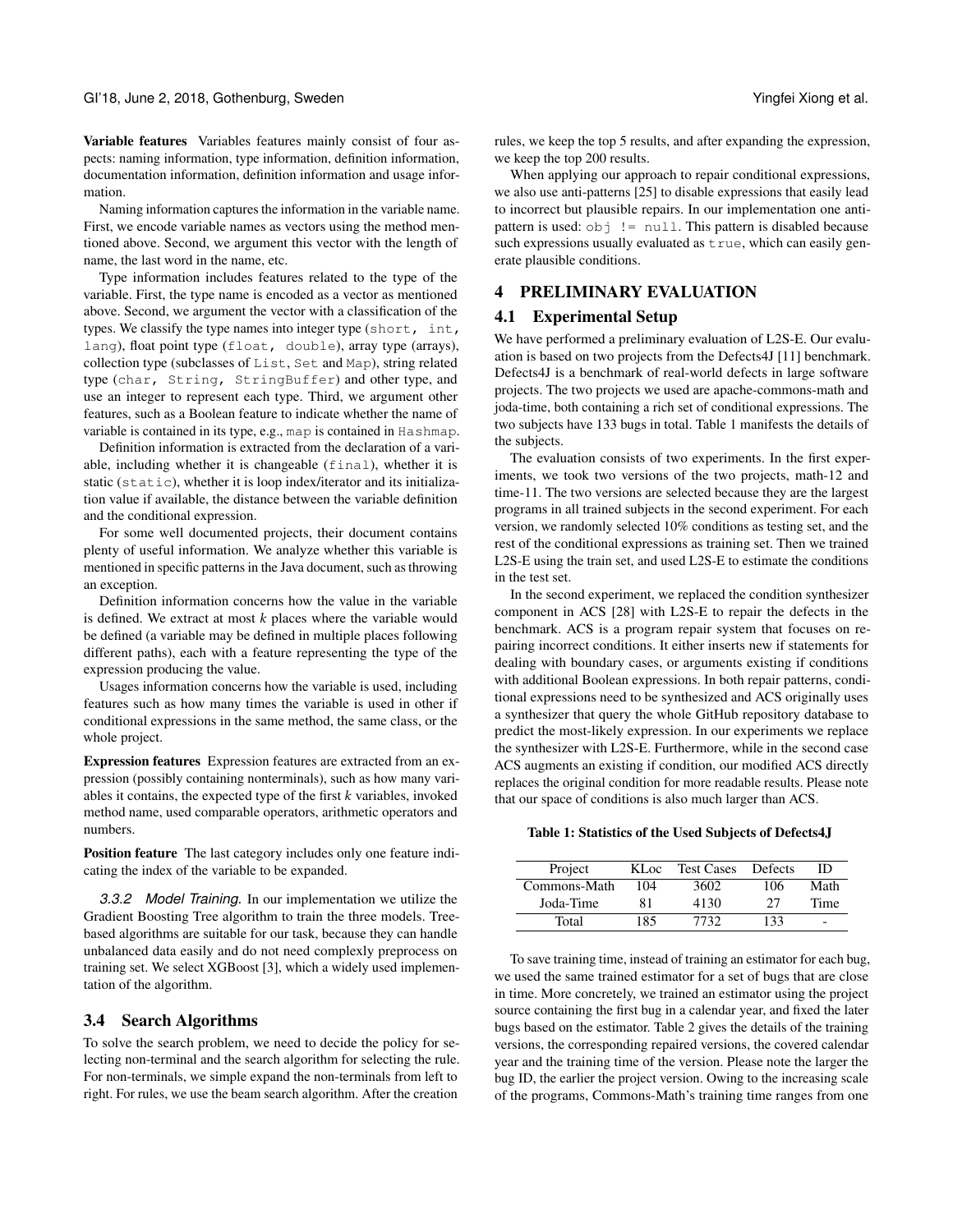|  | <b>Table 2: Training Versions</b> |  |
|--|-----------------------------------|--|
|--|-----------------------------------|--|

<span id="page-6-0"></span>

| Training           | Repaired               | Year | <b>Training Time</b> |
|--------------------|------------------------|------|----------------------|
| Math <sub>12</sub> | Math1-Math12           | 2013 | 35m                  |
| Math <sub>37</sub> | Math13-Math37          | 2012 | 24m                  |
| Math <sub>59</sub> | Math 38-Math 59        | 2011 | 10 <sub>m</sub>      |
| Math <sub>75</sub> | Math60-Math75          | 2010 | 5m                   |
| Math94             | Math76-Math94          | 2009 | 3m                   |
| Math102            | Math95-Math102         | 2008 | 2m                   |
| Math104            | Math $103$ -Math $104$ | 2007 | 2m                   |
| Math106            | Math105-Math106        | 2006 | 1m                   |
| Time11             | Time1-Time11           | 2013 | 5m                   |
| Time17             | Time11-Time17          | 2012 | 5m                   |
| Time24             | Time18-Time24          | 2011 | 5m                   |
| Time27             | Time25-Time27          | 2010 | 4m                   |

#### Table 3: Predict Results

<span id="page-6-1"></span>

| Project | Top 1 Precision | Top 10 Precision | Top 50 Precision |
|---------|-----------------|------------------|------------------|
| Math12  | 37.8%           | 62.2%            | 69.9%            |
| Time11  | 48.9%           | $71.2\%$         | $75.5\%$ %       |
| Average | $43.5\%$        | 66.7%            | $72.7\%$         |

#### <span id="page-6-2"></span>Table 4: Overall Comparison with Existing Techniques (Correct / Incorrect)

| Technique | Commons-Math | Joda-Time | Total |
|-----------|--------------|-----------|-------|
| $L2S-E$   | 9/12         | 2/4       | 11/16 |
| ACS.      | 12/4         | 1/0       | 13/4  |
| Nopol     | 1/20         | 0/1       | 1/21  |

minute to thirty five minutes, while the Joda-Time's spans from four minutes to five minutes. By the aforementioned strategy, the average training time for each bug is acceptable.

All the experiments ran on a personal computer with Intel Core i7-6700 3.4GHz CPU, 16G memory, Ubuntu 16.04LTS and JDK 1.7. We used 30 minutes as the timeout for each defect, same as the experiments of ACS [\[28\]](#page-7-9).

#### 4.2 Experimental Results

Table [3](#page-6-1) presents the experiment of predicting conditions within a project. The results show that the average precision can be 43.5% for top one, 66.7% for top ten, and 72.7% for top fifty. The result is consistent with existing studies [\[10\]](#page-7-18) that the code is repetitive and predictable.

We compare our result with ACS [\[28\]](#page-7-9) and Nopol [\[13,](#page-7-19) [29\]](#page-7-20), which are state-of-art techniques focusing on if-statement repair. Table [4](#page-6-2) presents the overall comparison results in terms of number of correctly and incorrectly fixed defects of the two subjects. We manually checked each patch of L2S-E, and only considered a patch as *correct* when it is semantically equivalent to the developer-provided patch. According to Table [4,](#page-6-2) we can find that ACS repaired the most defects correctly with the least incorrectly repaired defects. L2S-E correctly repaired two defects less than ACS while generated more wrong patches. Nopol repaired the least defects with the most wrong

patches. Please note that, while ACS requires the whole Github repository as backend, L2S-E and Nopol requires only the source code of the current project.

Table [5](#page-7-21) presents the repair results in detail. L2S-E has 4 patches that the others cannot repair. Further studying the four patches we found that all these patches are outside the search space of ACS. In order to minimize the wrong patches, ACS uses a very small search space without method calls or arithmetic operations. On the other hand, the search space of L2S-E is much larger including all predicates appeared in conditional expressions.

Another observation from Table [5](#page-7-21) is that L2S-E performs worse when the bug ID grows. This is because the large the bug ID, the earlier the project version is in Defects4J. As a result, the training set becomes much smaller than the bug ID grows. On the other hand, ACS queries the whole Github repository and is not affected by the bug IDs. This finding suggests that incorporating conditions from related projects into the training set may be a potential way to improve the performance of L2S-E in future.

All the patches and analysis of the uniquely fixed patches are available online<sup>[2](#page-6-3)</sup>.

# 5 RELATED WORK

Several studies try to build prediction model for code, either based on probabilistic CFG [\[1\]](#page-7-11) or based on graph models [\[18\]](#page-7-22). Different from us, these approaches focus on predicting the next element in the model rather than a whole AST.

Several studies focus on generating API usage code snippet [\[2,](#page-7-23) [22\]](#page-7-6). Generally, these approaches first try to extract abstract patterns of API usage from code, find the pattern most relevant to the query, and then map the pattern back into code. Different from these approaches, L2S is guided by rewriting rules and uses machine learning to select a rule at each step.

In the domain of program synthesis, recently several attempts [\[8,](#page-7-24) [17,](#page-7-25) [23\]](#page-7-26) have been made to also use machine learning to generate programs under the guidance of a syntax. Compared with those approaches, which are designed to solve a particular problem, L2S is designed as a general framework for laying out a design space of program estimation. This results in two main differences. First, each of these approaches covers only part of the issues discussed in this paper. For example, all these approaches use top-down expansion and do not consider other orders. Second, some of these approaches rely on properties of their target problem and cannot be easily generalized to other problems. For example, in the paper [\[8\]](#page-7-24), each choice at a search step should be able to transform the input for use in the next step, which does not hold in general.

Program synthesis techniques have been used in different program repair approaches [\[5,](#page-7-27) [12,](#page-7-28) [14,](#page-7-29) [20\]](#page-7-30). However, the program synthesis techniques employed are mainly traditional ones and thus may easily generate incorrect patches in program repair, which, as discussed before, is a program estimation problem.

### 6 CONCLUSION

In this paper we have seen a framework, learning to synthesize, for program estimation. From practical perspective, the framework allows users to design an algorithm to solve a concrete program

<span id="page-6-3"></span><sup>2</sup> https://github.com/wangbo15/L2S-PATCHES-GI